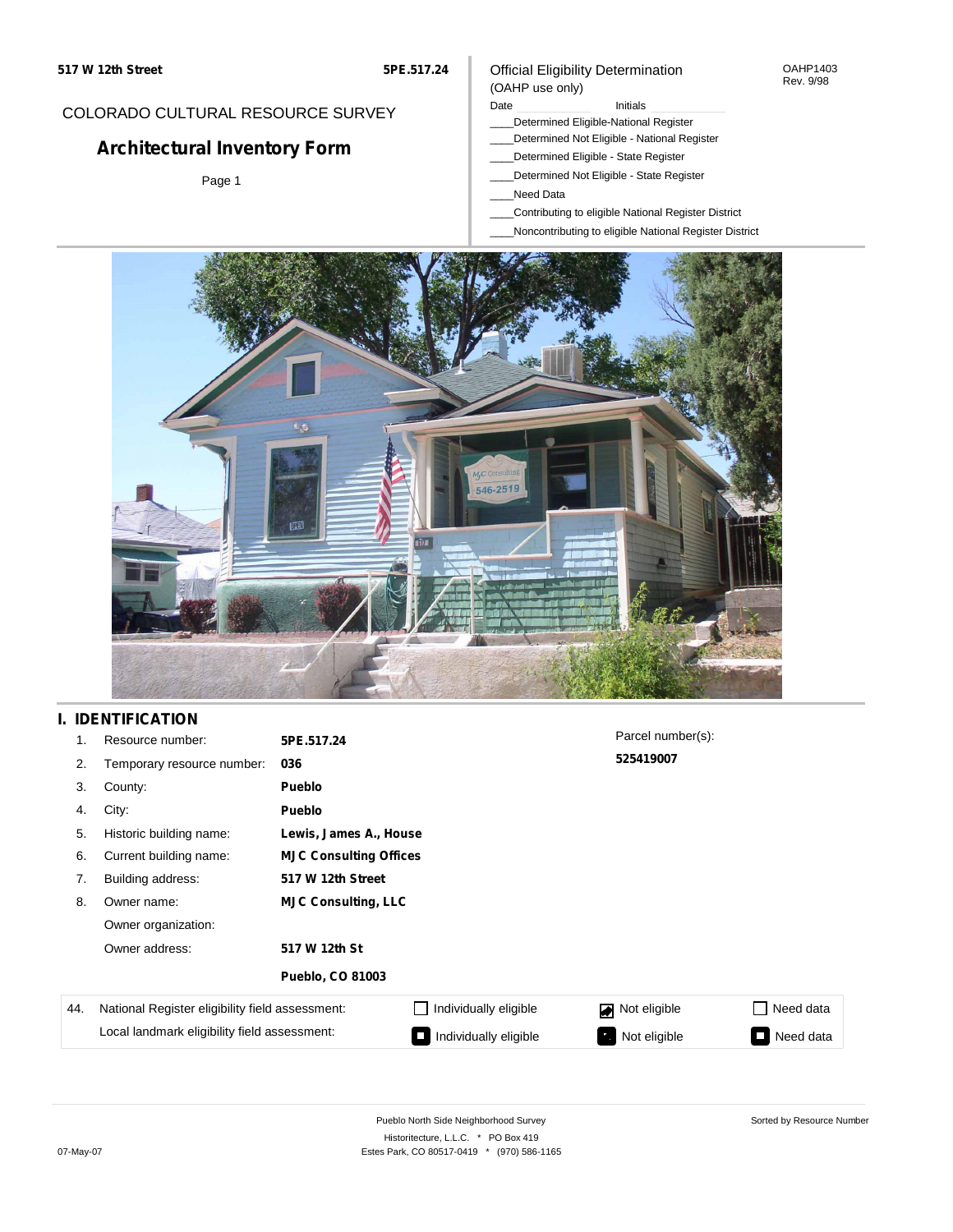Page 2

### **II. GEOGRAPHIC INFORMATION**

| 9.  | P.M.<br>6th         | <b>20S</b><br>Township:                                           | 65W<br>Range:     |         |
|-----|---------------------|-------------------------------------------------------------------|-------------------|---------|
|     | 1/4<br><b>NW</b>    | of <b>NW</b><br>of <b>SE</b><br>1/4<br><b>SE</b> 1/4<br>1/4<br>of | of Section        | 25      |
| 10. | UTM reference zone: | 13                                                                |                   |         |
|     | Easting:            | 533794                                                            | Northing:         | 4236536 |
| 11. | USGS quad name:     | <b>Northeast Pueblo</b>                                           | Scale:            | 7.5     |
|     | Year:               | 1961 (Photorevised 1970 and<br>1974)                              |                   |         |
| 12. | $Lot(s)$ :          | east 40 feet of Lot 11; Block 37                                  |                   |         |
|     | Addition:           | <b>County Addition</b>                                            | Year of addition: | 1869    |

13. Boundary description and justification:

The boundary, as described above, contains but does not exceed the land historically associated with this property.

Metes and bounds exist:

П

### **III. ARCHITECTURAL DESCRIPTION**

| 14. | Building plan (footprint, shape):<br>Other building plan descriptions: | <b>Rectangular Plan</b>                  |                       |
|-----|------------------------------------------------------------------------|------------------------------------------|-----------------------|
|     |                                                                        |                                          |                       |
| 15. | Dimensions in feet (length x width):                                   | 1,296 square feet                        |                       |
| 16. | Number of stories:                                                     | 1                                        |                       |
| 17. | Primary external wall material(s):                                     | <b>Wood/Horizontal Siding</b>            | Other wall materials: |
|     |                                                                        |                                          |                       |
| 18. | Roof configuration:                                                    | <b>Hipped Roof</b>                       |                       |
|     | Other roof configurations:                                             |                                          |                       |
| 19. | Primary external roof material:                                        | <b>Asphalt Roof/Composition Roof</b>     |                       |
|     | Other roof materials:                                                  |                                          |                       |
| 20. | Special features:                                                      | Fence                                    |                       |
|     |                                                                        | Chimney                                  |                       |
|     |                                                                        | Porch                                    |                       |
|     |                                                                        | <b>Ornamentation/Decorative Shingles</b> |                       |
|     |                                                                        | <b>Window/Stained Glass</b>              |                       |

### 21. General architectural description:

Oriented to the south, this house rests on a green-painted, stucco-covered foundation. Blue-painted, horizontal wood siding, with cream-painted, 1-by-4-inch cornerboards, clads the exterior walls. Octagon shingles, painted blue, with a band of pink, cover the front- (south-) facing gable. Windows are generally 1-over-1-light, double-hung sash, with green-painted wood frames and cream-painted wood surrounds. These surrounds have projecting cornices. The only window facing fully south has a narrow upper sash with stained glass. Paired, single-light casement windows pierce the north end of the east elevation. Singlelight, awning, hopper, or casement windows open in the gables. The southwest corner is canted beneath the roof, and features scrolled brackets and a finial at the corner itself. A front-gabled porch is located off the southeast corner. It has a kneewall covered in square-cut wood shingles. The porch supports are cream-painted, wood, Tuscan columns, resting on the kneewall. Because of the severe slope from street level to the house, a series of concrete steps approach the porch. The principal doorway opens in the east face of the southeast-facing inside corner. It hosts a metal door featuring a large, oval light, with leaded glass. A shed-roofed addition is attached to the eastern two-thirds of the rear (north) elevation. It is clad in blue-painted, horizontal wooden composition siding. It has a combination of 12-light, sliding-sash and fixed-frame windows. Opening near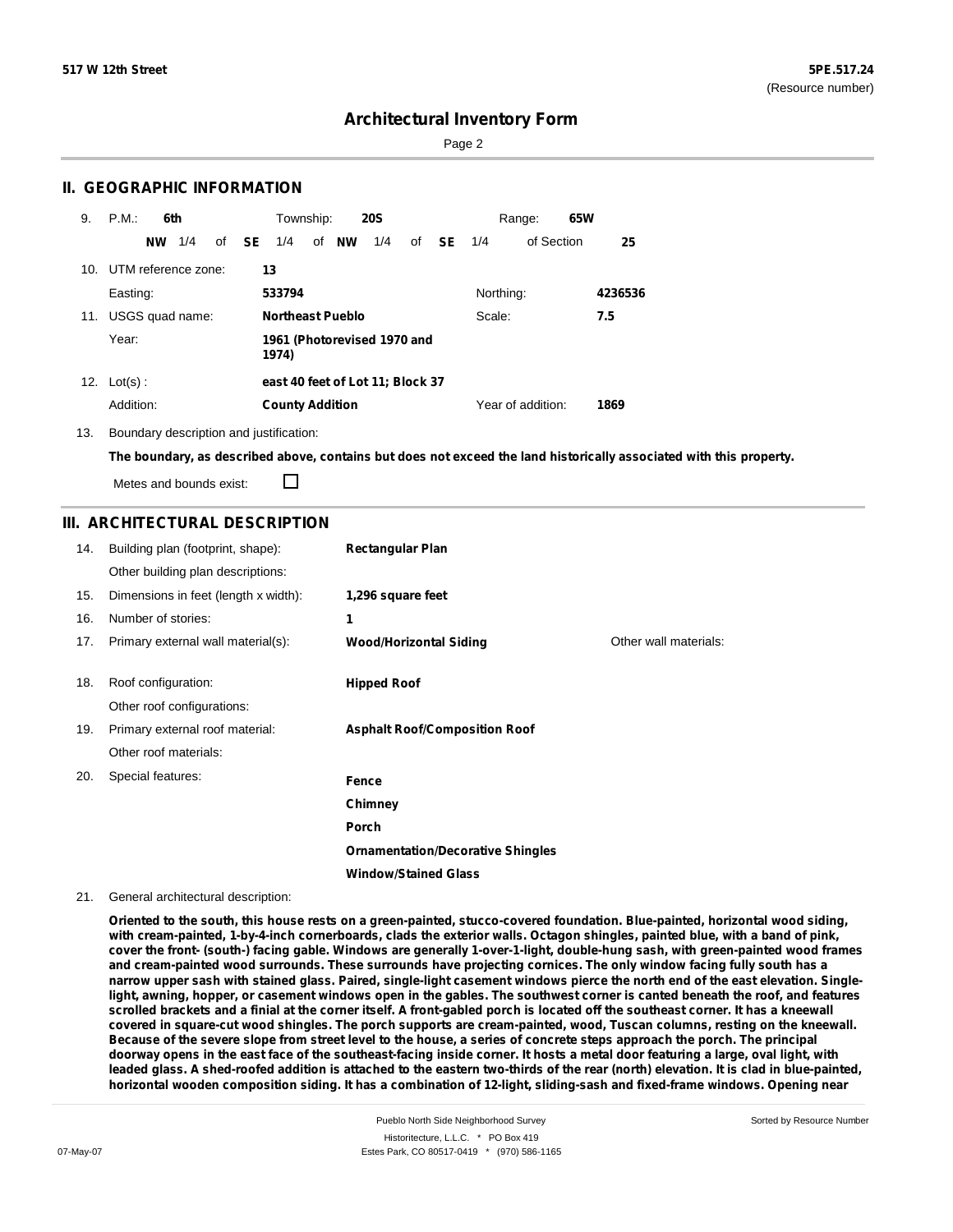Page 3

the center of the addition's west elevation are 10-light French doors. The doors provide access to a concrete patio off the northwest corner of the house. The roof of the northernmost portion of the addition is covered in sheets of plexiglass, to create a solarium. Green asphalt shingles cover the gable-on-hip roof, and the eaves are boxed, with white-painted wood fascia and blue-painted wood soffit. A pair of blue-painted brick chimneys protrudes from either end of the main hipped roof's north-south **ridge.**

22. Architectural style:

**Late Victorian/Edwardian** 

Other architectural styles:

Building type:

23. Landscape or special setting features:

This property is located on terrain sloping steeply downward from north to south, with an elevation of around 4,700 feet above mean sea level. The neighborhood features modest, one- and two-story houses. This property is located on the north side of West 12th Street, an east-west-oriented thoroughfare. It is situated between 515 West 12th Street, to the east, and 1202 North Elizabeth Street/519 West 12th Street, to the west. A gravel-covered strip, with oval-shaped, rock-line planters, separates the sidewalk from the street. High, concrete retaining walls divides the sidewalk from the front yard. A wood privacy fence surrounds the terraced backyard, which concrete block walls retain. Workers were installing new landscaping at the time of **this survey.**

24. Associated buildings, features or objects:

1 : Type: **Shed**

### **IV. ARCHITECTURAL HISTORY**

| 25. | Date of Construction:  | Estimate:                        | Actual: | 1907                                                                                          |
|-----|------------------------|----------------------------------|---------|-----------------------------------------------------------------------------------------------|
|     | Source of Information: |                                  |         | Pueblo County Office of Tax Assessor. Property information card [internet].                   |
| 26. | Architect:             | unknown                          |         |                                                                                               |
|     | Source of information: |                                  |         |                                                                                               |
| 27. | Builder:               | unknown                          |         |                                                                                               |
|     | Source of information: |                                  |         |                                                                                               |
| 28. | Original Owner:        | James A. Lewis                   |         |                                                                                               |
|     | Source of information: | Co. consulted 1886 through 2003. |         | Pueblo City Directory. Pueblo, Co.; Salt Lake City; Kansas City, Mo.; and others: R.L. Polk & |
|     |                        | 122.                             |         | U.S. Census of 1910. Precinct 3, Pueblo, Pueblo County, Colorado. Series T624, roll 124, p.   |
|     |                        | Co. consulted 1886 through 2003. |         | Pueblo City Directory. Pueblo, Co.; Salt Lake City; Kansas City, Mo.; and others: R.L. Polk & |

29. Construction history:

According to Pueblo County tax records and other sources, this building was constructed in 1907. An analysis of the form, style, and materials corroborates this date. The most notable alterations is an addition to the rear elevation, dating to no earlier than 1990. Photographs from a 1981 survey reveal that at least the façade of the building has remained unaltered, except for **repainting, since that time.**

30. Location: **original** Date of move(s):

### **V. HISTORICAL ASSOCIATIONS**

Describe: **A shed is located at the northeast corner of the property. Oriented to the south, the building appears to lack a formal foundation. Blue-painted sheets of plywood, with 1-inch, creampainted cornerboards, clad the exterior walls. Opening in the center of the front (south) elevation is a plywood door, on metal strap hinges. Green, asphalt shingles cover the doublepitched shed roof, which has broadly overhanging but asymmetrical eaves. Boxing the eaves is green-painted wood soffit and white-painted fascia.**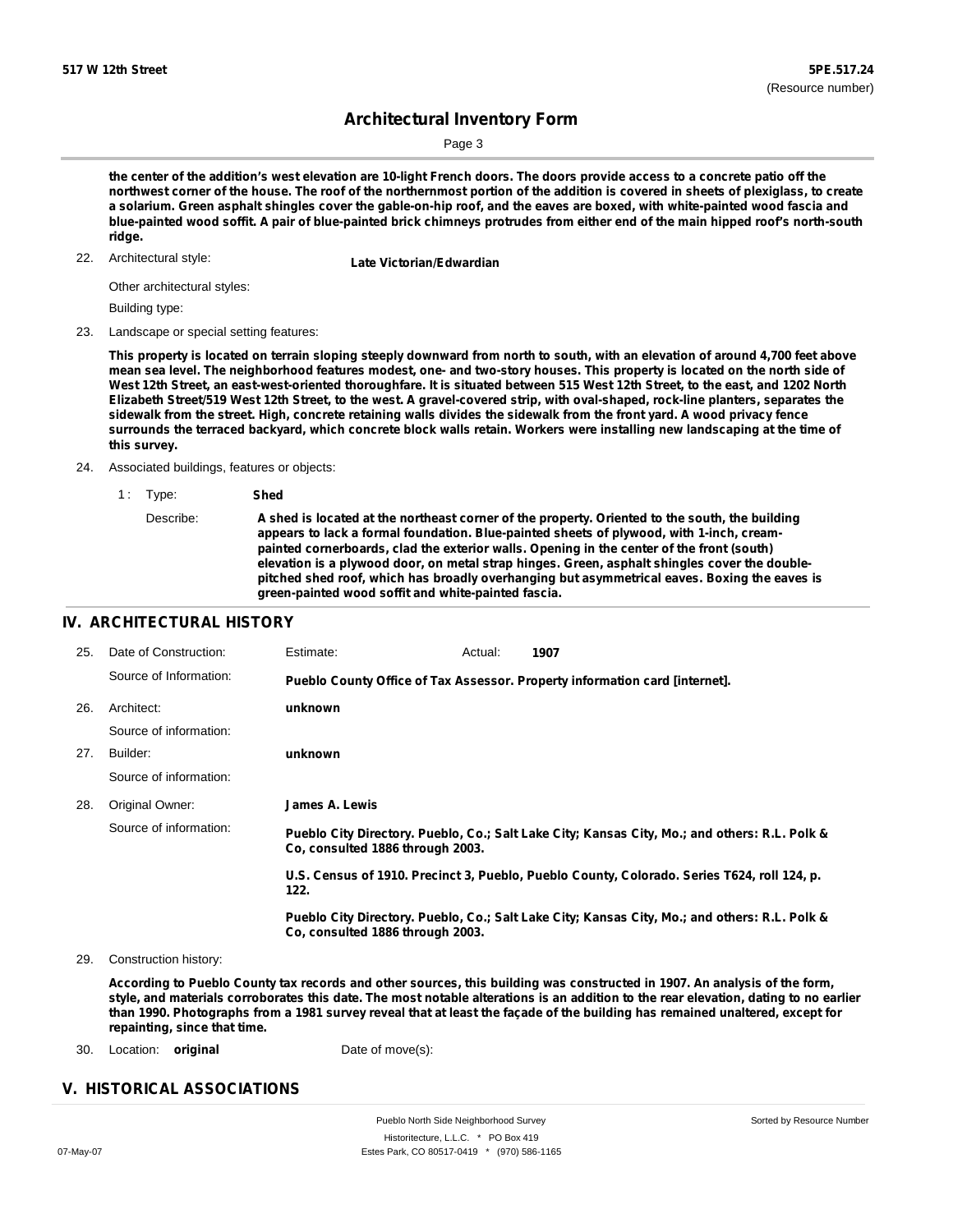Page 4

| 31. | Original use(s):     | <b>Single Dwelling</b> |
|-----|----------------------|------------------------|
| 32. | Intermediate use(s): | <b>Single Dwelling</b> |
| 33. | Current use(s):      | Professional           |
| 34. | Site type(s):        | Office                 |

35. Historical background:

The first owner and resident of this house was James A. Lewis. He was superintendent of a mining and leasing company, as well as foreman for the Sage Transfer & Storage Company. He was born in lowa in 1864. He married his wife, Eunice L., in 1886, **and had a daughter, Pauline L.**

Around 1914, the owner and resident was Harry M. Turner. He resided here until his death on May 28, 1919. By 1925, John Bergin purchased the property and resided here until his death in May 1934. He had three children: Rev. John S. Bergin, Capt. William E. Bergin, and Florence Bergin. Florence, a Pueblo schoolteacher, remained here the rest of her life, until her own **death on November 23, 1975.**

Joseph A. and Hermina Menoskey, who owned the adjacent property at 515 West 12th Street, acquired the property following Florence Bergin's death. Ralph A. and Frances I. Brodin became the new owners sometime after 1980. They sold it in 2002 to Mark Balsick who, a year later, sold it to MJC Consulting, LLC, the current owner. Established by Maurita J. Casper, MJC **Consulting provides engineering services.**

36. Sources of information:

**Pueblo County Office of Tax Assessor. Property information card [internet].**

**Pueblo City Directory. Pueblo, Co.; Salt Lake City; Kansas City, Mo.; and others: R.L. Polk & Co, consulted 1886 through 2003.**

**U.S. Census of 1910. Precinct 3, Pueblo, Pueblo County, Colorado. Series T624, roll 124, p. 122.**

**"Miss Florence Bergin" [obituary]. Pueblo Chieftain, 24 November 1975, p. 10B.**

**"Bergin (John)" [obituary]. Pueblo Chieftain, 5 May 1934, p. 3.**

**"Turner (Harry M.)" [obituary]. Pueblo Chieftain, 29 May 1919, p. 12.**

**Casper, Maurita J. Interview with Adam Thomas, 14 June 2005.**

**Munch, J. Colorado Cultural Resource Survey, Architectural/Historical Component Form (no. 618), August 1981.**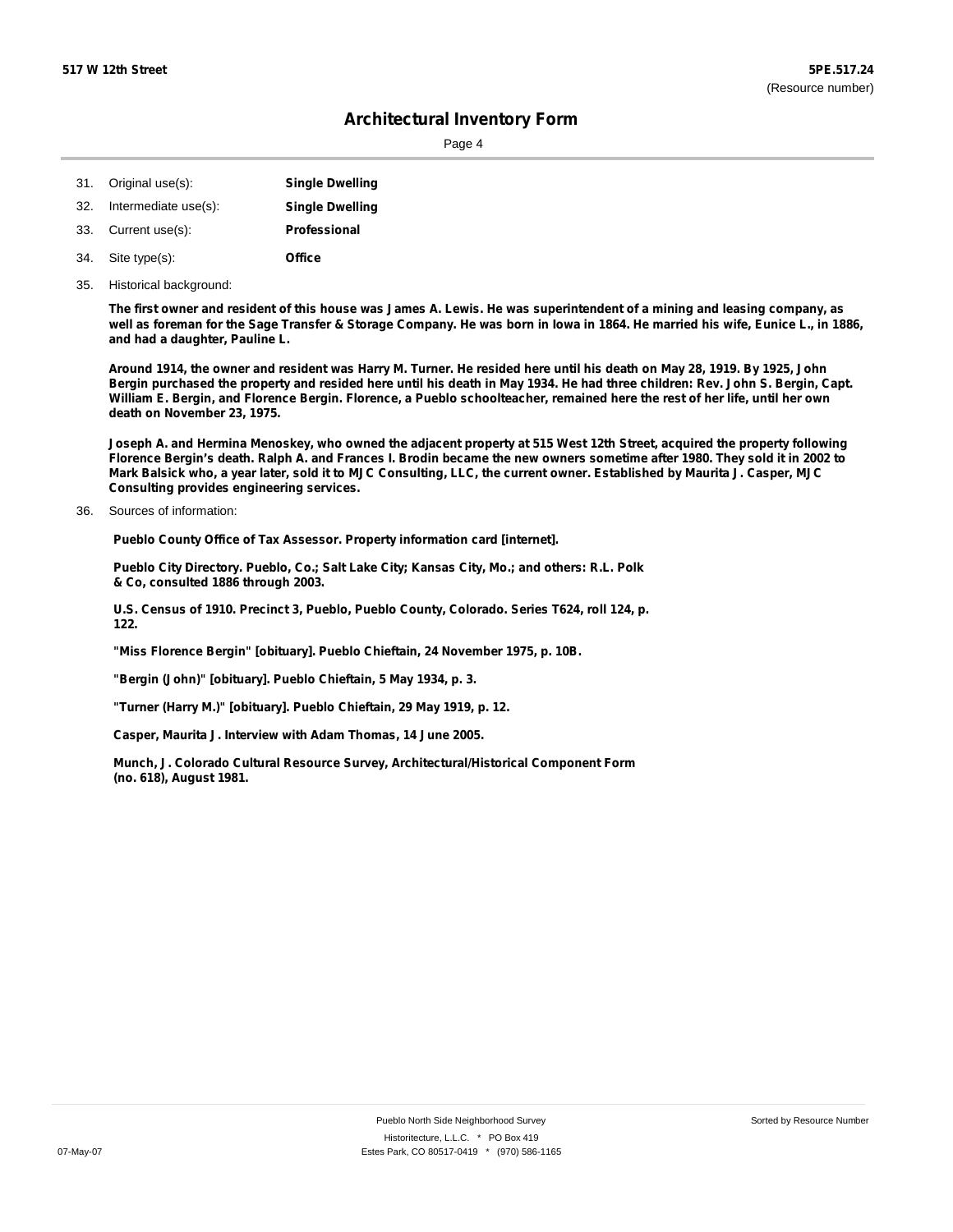Sorted by Resource Number

# **Architectural Inventory Form**

Page 5

|     | <b>VI. SIGNIFICANCE</b>                                                                                                                                                                                                                                                                                                                                                                                                                                                                                                                                                                                                                                                                                                                                                                                                                                                                                                                                                                                                                                                                                                                                                                                                                                                       |  |  |  |
|-----|-------------------------------------------------------------------------------------------------------------------------------------------------------------------------------------------------------------------------------------------------------------------------------------------------------------------------------------------------------------------------------------------------------------------------------------------------------------------------------------------------------------------------------------------------------------------------------------------------------------------------------------------------------------------------------------------------------------------------------------------------------------------------------------------------------------------------------------------------------------------------------------------------------------------------------------------------------------------------------------------------------------------------------------------------------------------------------------------------------------------------------------------------------------------------------------------------------------------------------------------------------------------------------|--|--|--|
| 37. | Local landmark designation:<br>Yes $\Box$<br>No.                                                                                                                                                                                                                                                                                                                                                                                                                                                                                                                                                                                                                                                                                                                                                                                                                                                                                                                                                                                                                                                                                                                                                                                                                              |  |  |  |
|     | Designation authority:                                                                                                                                                                                                                                                                                                                                                                                                                                                                                                                                                                                                                                                                                                                                                                                                                                                                                                                                                                                                                                                                                                                                                                                                                                                        |  |  |  |
|     | Date of designation:                                                                                                                                                                                                                                                                                                                                                                                                                                                                                                                                                                                                                                                                                                                                                                                                                                                                                                                                                                                                                                                                                                                                                                                                                                                          |  |  |  |
| 38. | Applicable National Register criteria:                                                                                                                                                                                                                                                                                                                                                                                                                                                                                                                                                                                                                                                                                                                                                                                                                                                                                                                                                                                                                                                                                                                                                                                                                                        |  |  |  |
|     | A. Associated with events that have made a significant contribution to the broad pattern of our history.<br>B. Associated with the lives of persons significant in our past.<br>C. Embodies the distinctive characteristics of a type, period, or method of construction, or represents the work<br>◙<br>of a master, or that possess high artistic values, or represents a significant and distinguished entity whose<br>components may lack individual distinction.<br>D. Has yielded, or may be likely to yield, information important in history or prehistory.<br>Qualifies under Criteria Considerations A through G (see manual).<br>Does not meet any of the above National Register criteria.<br><b>Pueblo Standards for Designation:</b><br><u>1a. History</u><br>Have direct association with the historical development of the city, state, or nation; or<br>$\overline{\phantom{a}}$ .<br><u>1b. History</u><br>Be the site of a significant historic event; or<br>$\Box$<br>1c. History<br>Have direct and substantial association with a person or group of persons who had influence on society.<br>$\sim$<br>2a. Architecture<br>Embody distinguishing characteristics of an architectural style or type; or<br>$\overline{\phantom{a}}$<br>2b. Architecture |  |  |  |
|     | Be a significant example of the work of a recognized architect or master builder, or<br>$\overline{\phantom{a}}$                                                                                                                                                                                                                                                                                                                                                                                                                                                                                                                                                                                                                                                                                                                                                                                                                                                                                                                                                                                                                                                                                                                                                              |  |  |  |
|     | 2c. Architecture                                                                                                                                                                                                                                                                                                                                                                                                                                                                                                                                                                                                                                                                                                                                                                                                                                                                                                                                                                                                                                                                                                                                                                                                                                                              |  |  |  |
|     | Contain elements of architectural design, engineering, materials, craftsmanship, or artistic merit which represent a<br>$\mathcal{L}_{\mathcal{A}}$<br>significant or influential innovation;                                                                                                                                                                                                                                                                                                                                                                                                                                                                                                                                                                                                                                                                                                                                                                                                                                                                                                                                                                                                                                                                                 |  |  |  |
|     | 2d. Architecture                                                                                                                                                                                                                                                                                                                                                                                                                                                                                                                                                                                                                                                                                                                                                                                                                                                                                                                                                                                                                                                                                                                                                                                                                                                              |  |  |  |
|     | Portray the environment of a group of people or physical development of an area of the city in an era of history<br>$\mathcal{L}_{\mathcal{A}}$<br>characterized by a distinctive architectural style.                                                                                                                                                                                                                                                                                                                                                                                                                                                                                                                                                                                                                                                                                                                                                                                                                                                                                                                                                                                                                                                                        |  |  |  |
|     | 3a. Geography                                                                                                                                                                                                                                                                                                                                                                                                                                                                                                                                                                                                                                                                                                                                                                                                                                                                                                                                                                                                                                                                                                                                                                                                                                                                 |  |  |  |
|     | Have a prominent location or be an established, familiar, and orienting visual feature of the contemporary city, or<br>П                                                                                                                                                                                                                                                                                                                                                                                                                                                                                                                                                                                                                                                                                                                                                                                                                                                                                                                                                                                                                                                                                                                                                      |  |  |  |
|     | 3b. Geography                                                                                                                                                                                                                                                                                                                                                                                                                                                                                                                                                                                                                                                                                                                                                                                                                                                                                                                                                                                                                                                                                                                                                                                                                                                                 |  |  |  |
|     | Promote understanding and appreciation of Pueblo's environment by means of distinctive physical characteristics<br>or rarity; or                                                                                                                                                                                                                                                                                                                                                                                                                                                                                                                                                                                                                                                                                                                                                                                                                                                                                                                                                                                                                                                                                                                                              |  |  |  |
|     | 3c. Geography<br>Make a special contribution to Pueblo's distinctive character.<br>О                                                                                                                                                                                                                                                                                                                                                                                                                                                                                                                                                                                                                                                                                                                                                                                                                                                                                                                                                                                                                                                                                                                                                                                          |  |  |  |
|     | Not Applicable                                                                                                                                                                                                                                                                                                                                                                                                                                                                                                                                                                                                                                                                                                                                                                                                                                                                                                                                                                                                                                                                                                                                                                                                                                                                |  |  |  |
|     | Does not meet any of the above Pueblo landmark criteria.<br>$\overline{\phantom{a}}$                                                                                                                                                                                                                                                                                                                                                                                                                                                                                                                                                                                                                                                                                                                                                                                                                                                                                                                                                                                                                                                                                                                                                                                          |  |  |  |
| 39. | Area(s) of Significance:<br>Architecture                                                                                                                                                                                                                                                                                                                                                                                                                                                                                                                                                                                                                                                                                                                                                                                                                                                                                                                                                                                                                                                                                                                                                                                                                                      |  |  |  |
| 40. | Period of Significance:<br>1907                                                                                                                                                                                                                                                                                                                                                                                                                                                                                                                                                                                                                                                                                                                                                                                                                                                                                                                                                                                                                                                                                                                                                                                                                                               |  |  |  |
| 41. | National:<br>Level of significance:<br>State<br>Local                                                                                                                                                                                                                                                                                                                                                                                                                                                                                                                                                                                                                                                                                                                                                                                                                                                                                                                                                                                                                                                                                                                                                                                                                         |  |  |  |

Pueblo North Side Neighborhood Survey Historitecture, L.L.C. \* PO Box 419 07-May-07 Estes Park, CO 80517-0419 \* (970) 586-1165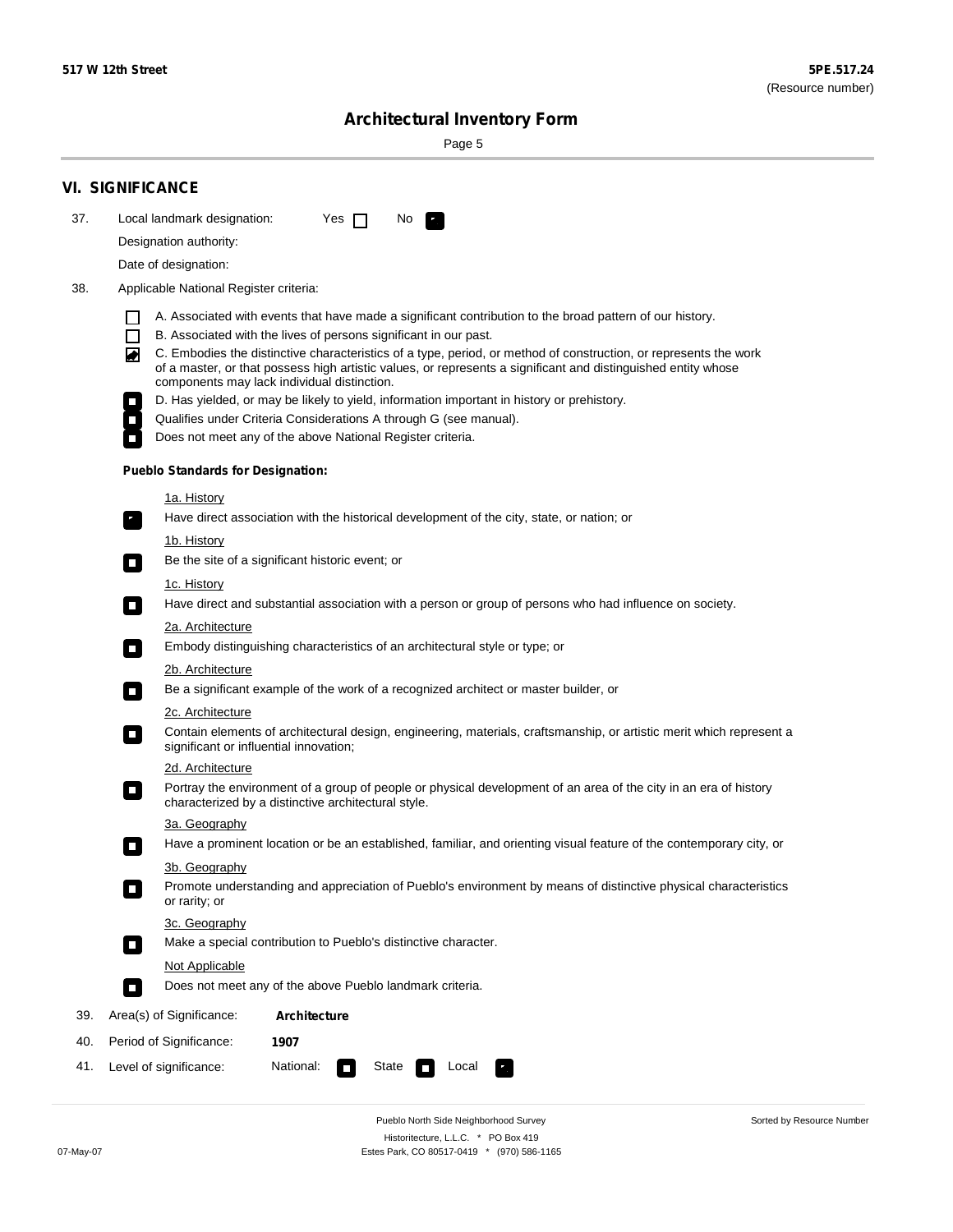Page 6

### 42. Statement of significance:

This property is historically significant under Pueblo Local Landmark criterion 1A for its association with the development of **Pueblo's North Side Neighborhood, when more architecturally sophisticated buildings like this one joined the smaller,** plainer dwellings originally constructed here. It also represents the emerging merchant-entrepreneur class that settled here in late 18th and early 19th centuries. As well, the house is architecturally significant under National Register criterion C (Pueblo Local Landmark criterion 2A) as an intact example of the Edwardian style. However, the levels of architectural and historical significance, combined with physical integrity, are not to the extent that this property would qualify for individual listing in the National Register of Historic Places, the Colorado State Register of Historic Properties, or a City of Pueblo **Landmark. Nonetheless, this house is most likely a contributing resource within any potential historic district.**

43. Assessment of historic physical integrity related to significance:

Constructed in 1907, this house exhibits a moderately high level of physical integrity relative to the seven aspects of integrity as defined by the National Park Service and the Colorado Historical Society: location, setting, design, materials, workmanship, feeling, and association. While the building has had at least one addition, it is isolated to the rear elevation. **Otherwise, only some original windows and doors have been replaced.**

### **VII. NATIONAL REGISTER ELIGIBILITY ASSESSMENT**

44. National Register eligibility field assessment: Local landmark eligibility field assessment:

**Individually eligible Not eligible Not eligible Need data** 

No<sub>D</sub>

**Individually eligible Not eligible** Not eligible **Need data** 

45. Is there National Register district potential? Yes

**Pueblo's North Side Neighborhood represents the evolution of the city's professional middle and upper classes. Its diversity of architectural styles and forms directly represents the city's changing economic and cultural climates. As well, the neighborhood is distinctive because it appears to have evolved independently of the area's dominant industry, steel manufacturing.** Discuss:

 $\blacksquare$ 

Yes Yes No

 $No$  N/A

N/A IT

If there is National Register district potential, is this building contributing:



### **VIII. RECORDING INFORMATION**

| 47. | Photograph numbers): | <b>CD-ROM Photo Disc: North Side Photos</b><br>File Name(s): 12thstw517                                                       |
|-----|----------------------|-------------------------------------------------------------------------------------------------------------------------------|
|     | Negatives filed at:  | <b>Special Collections</b><br><b>Robert Hoag Rawlings Public Library</b><br>100 East Abriendo Avenue<br>Pueblo, CO 81004-4290 |
| 48. | Report title:        | <b>Pueblo North Side Neighborhood Survey</b>                                                                                  |
| 49. | $Date(s)$ :          | 06/14/2005                                                                                                                    |
| 50. | Recorder(s):         | <b>Adam Thomas</b>                                                                                                            |
| 51. | Organization:        | Historitecture, L.L.C.                                                                                                        |
| 52. | Address:             | <b>PO Box 419</b>                                                                                                             |
|     |                      | Estes Park, CO 80517-0419                                                                                                     |
| 53. | Phone number(s):     | (970) 586-1165                                                                                                                |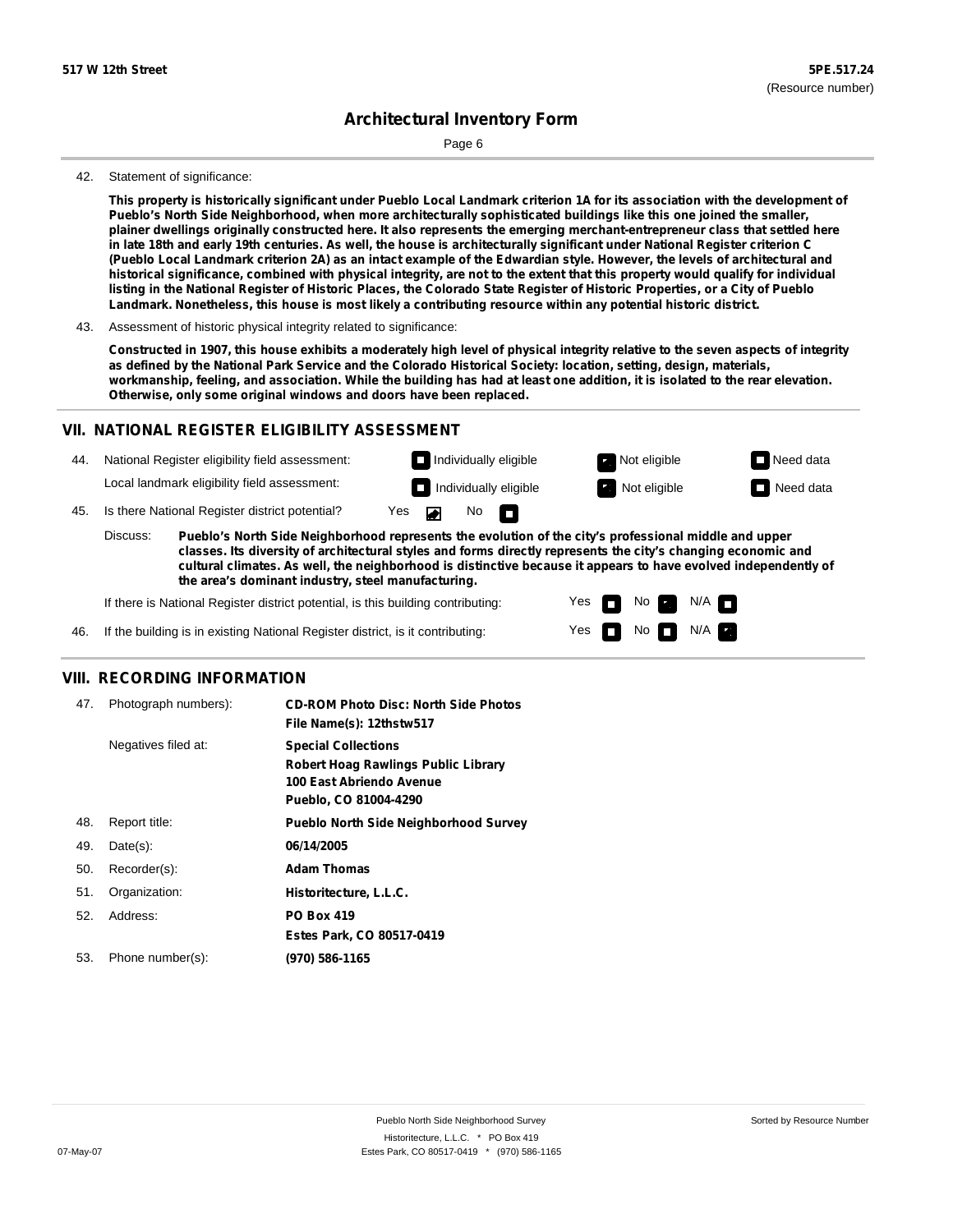Page 7